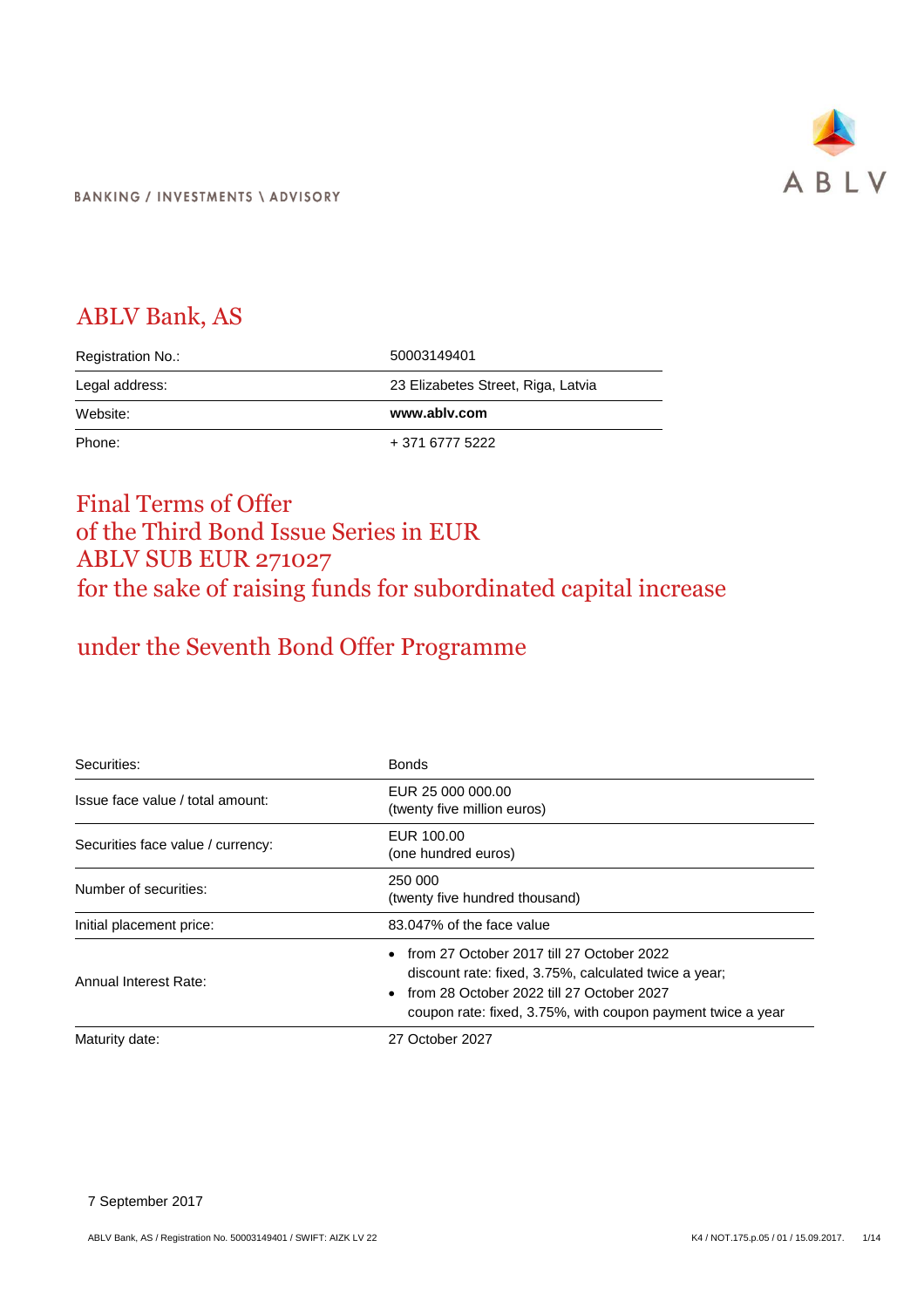## TABLE OF CONTENTS

| 2. |  |
|----|--|
| 3. |  |
| 4. |  |
| 5. |  |
| 6. |  |
| 7. |  |
| 8. |  |
| 9. |  |
|    |  |

Appendixes include the Bond issue summary and the sample order form to be submitted by the Investor to conclude the financial instruments transaction.

Appendix 1: Bond issue summary.

Appendix 2: "Financial Instrument' Trade Order" form.

The Final Terms are prepared in accordance with the requirements of paragraph 4 of article 5 of the Directive 2003/71/EC of the European Parliament and of the Council.

The Final Terms shall be read together with ABLV Bank, AS Base Prospectus of the Seventh Bond Offer Programme. The Base Prospectus is published at the Issuer's website **www.ablv.com**. Full information on the Issuer and the Bond issue can be only obtained reading the Base Prospectus together with the Final Terms. The Bond issue summary is appended to these Final Terms.

### **Notice**

Before making a decision on investing in the Bonds, any Investor shall independently and, if necessary, engaging an advisor, generally assess the information provided in the Base Prospectus and these Final Terms.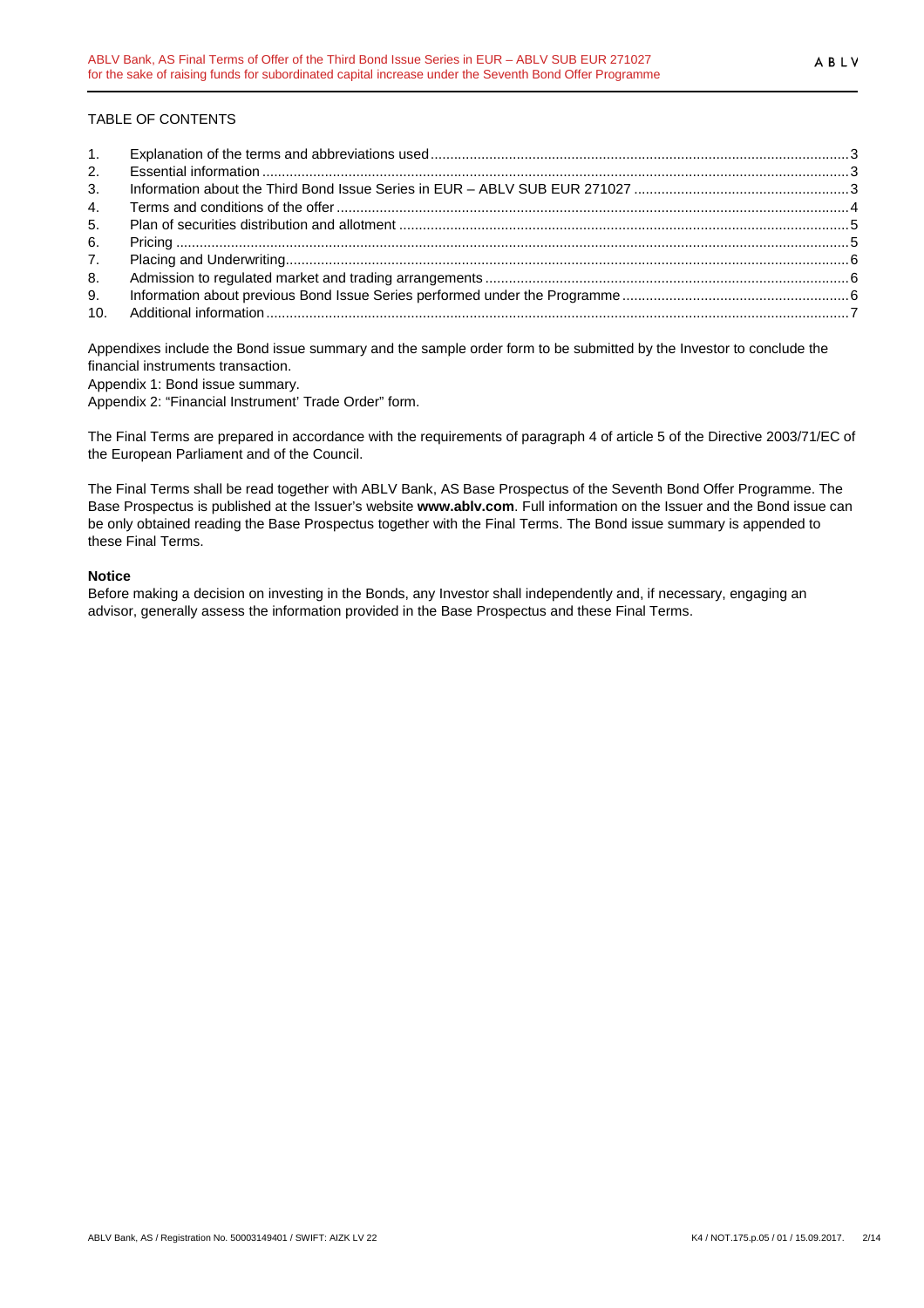#### **1. Explanation of the terms and abbreviations used**

LCD — joint stock company " Latvian Central Depository" (business name from September 18, 2017 – NASDAQ CSD SE), unified registration number: 40003242879, legal address: 1 Vaļņu Street, Riga, Latvia.

**Third Bond Issue Series in EUR** or **ABLV SUB EUR 2710127**– the Bonds that are issued pursuant to ABLV Bank, AS Base Prospectus of the Seventh Bond Offer Programme and these Final Terms of Offer.

**Note:** the other terms and abbreviations used correspond to those included in the Base Prospectus.

#### **2. Essential information**

2.1. Interest of natural and legal persons involved in the issue/ offer N/A

#### 2.2. Reasons for the offer

Objective of the Third Bond Issue Series in EUR shall be raising of funds increase of the ABLV Bank – subordinated capital.

The Issuer informs the Investor that in case of the Issuer's insolvency the Investor's claims to the Issuer arising out of the Bonds will be satisfied after claims of all other creditors, but before satisfying claims of the shareholders.

### **3. Information about the Third Bond Issue Series in EUR – ABLV SUB EUR 271027 (under the Seventh Bond Offer Programme)**

| lssuer:                                        | ABLV Bank, AS                                                                                    |
|------------------------------------------------|--------------------------------------------------------------------------------------------------|
| Securities:                                    | <b>Bonds</b>                                                                                     |
| ISIN:                                          | LV0000802346                                                                                     |
| Type of securities:                            | In bearer form                                                                                   |
| Class of securities:                           | Without restraint on alienation                                                                  |
| Collateral:                                    | Not secured with pledge                                                                          |
|                                                | Joint stock company Latvian Central Depository                                                   |
| Depository:                                    | (business name from September 18, 2017 - NASDAQ CSD SE)                                          |
| Regulated market:                              | Stock Exchange Nasdaq Riga                                                                       |
|                                                | <b>Baltic Bond List</b>                                                                          |
| Currency of the Bond issue:                    | EUR (euro)                                                                                       |
| Face value/total amount of the Bond issue:     | EUR 25 000 000.001                                                                               |
|                                                | (twenty five million euro)                                                                       |
| Bond Face Value:                               | EUR 100.00                                                                                       |
|                                                | (one hundred euro)                                                                               |
| Number of the Bonds:                           | 250 0001                                                                                         |
|                                                | (twenty five hundred thousand)                                                                   |
|                                                | • from 27 October 2017 till 27 October 2022:                                                     |
| Annual Interest Rate:                          | discount rate: fixed, 3.75%, calculated twice a year                                             |
|                                                | from 28 October 2022 till 27 October 2027:                                                       |
|                                                | coupon rate: fixed, 3.75%, with coupon payment twice a year                                      |
| Date of the Interest Income calculation:       | 5 working days before the Interest Income payment date                                           |
|                                                | • from 27 October 2017 till 27 October 2022:                                                     |
| Frequency and dates of the Interest Income     | no interest income is supposed to be paid (no coupon payments)                                   |
| payments:                                      | during the period from 28 October 2022 till 27 October 2027:<br>$\bullet$                        |
|                                                | twice a year: on 27 October and 27 April,                                                        |
|                                                | starting from 27 April 2023, ending on 27 October 2027                                           |
| Maturity date of the Bonds:                    | 27 October 2027                                                                                  |
|                                                | The Issuer shall be entitled to prematurely redeem the part of the                               |
| Premature redemption                           | Bond issue the initial placement of which was not performed;                                     |
| (call option):                                 | The Issuer shall be entitled to redeem all Bonds starting from<br>27 October 2022 <sup>2</sup> . |
| Early repayment claim                          | The Investor shall not be entitled to claim the Face Value and accrued                           |
| (put option):                                  | interest to be repaid by the Issuer before maturity.                                             |
| Arrangements for the amortisation of the loan: | $N/\Delta$                                                                                       |

Arrangements for the amortisation of the loan: N/A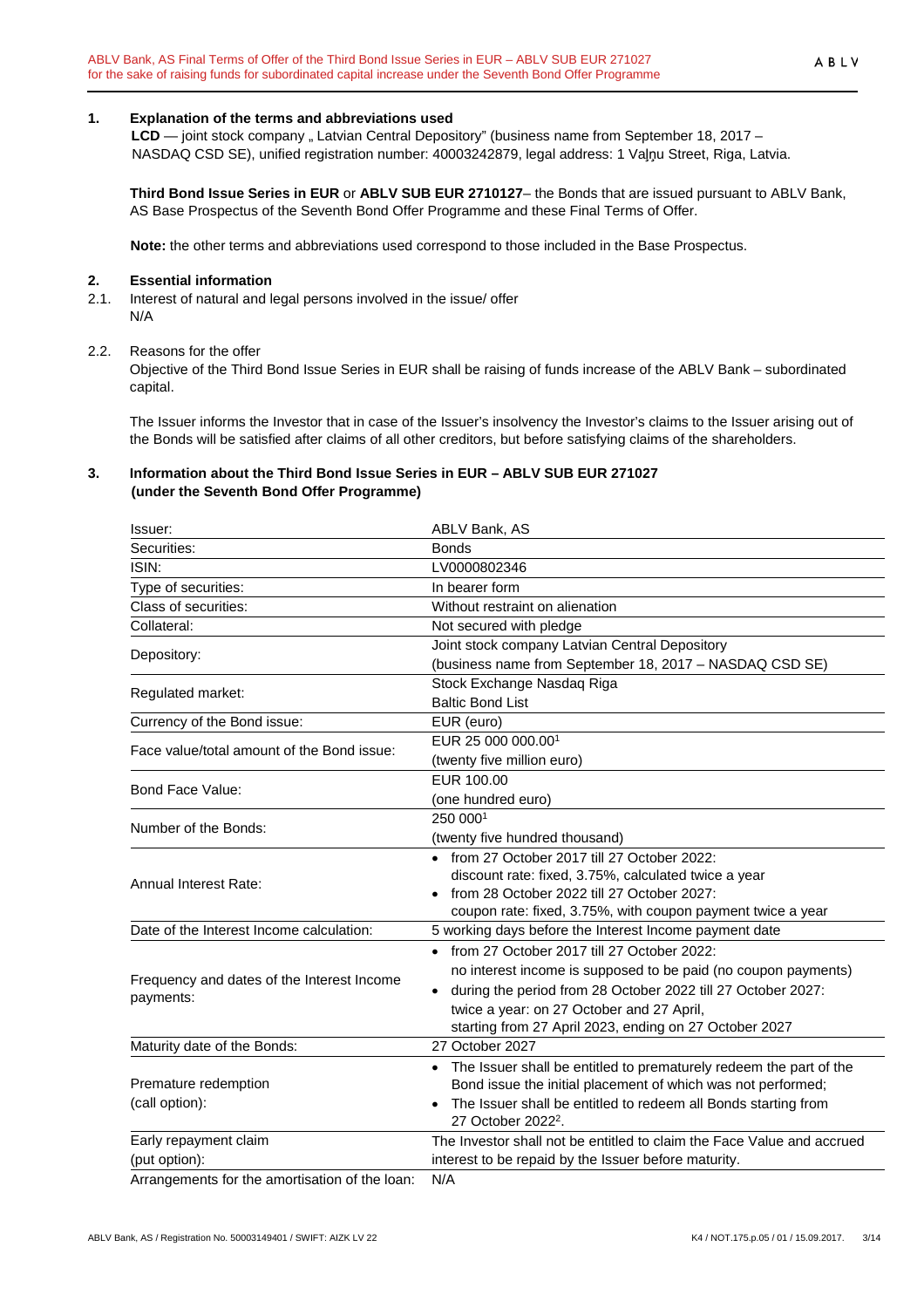|                                          | Fixed interest rate is set for the Bonds. The Bond yield does not depend                                                                                                                                                                                                                                                                                                                                                                                                                                                                                                                                                                                                                                                                                                                                                                                                                                                                                                        |
|------------------------------------------|---------------------------------------------------------------------------------------------------------------------------------------------------------------------------------------------------------------------------------------------------------------------------------------------------------------------------------------------------------------------------------------------------------------------------------------------------------------------------------------------------------------------------------------------------------------------------------------------------------------------------------------------------------------------------------------------------------------------------------------------------------------------------------------------------------------------------------------------------------------------------------------------------------------------------------------------------------------------------------|
| Information on yield:                    | on the changes in the base interest rate in the interbank market.                                                                                                                                                                                                                                                                                                                                                                                                                                                                                                                                                                                                                                                                                                                                                                                                                                                                                                               |
| Yield calculation method:                | Pursuant to paragraph 6.9 and 6.10 of the Base Prospectus                                                                                                                                                                                                                                                                                                                                                                                                                                                                                                                                                                                                                                                                                                                                                                                                                                                                                                                       |
| Representation of the Investors:         | Pursuant to paragraph 6.15 of the Base Prospectus                                                                                                                                                                                                                                                                                                                                                                                                                                                                                                                                                                                                                                                                                                                                                                                                                                                                                                                               |
| Decisions on the Bond issue:             | The Bonds are issued and public offering is performed pursuant to the<br>following decisions of ABLV Bank:<br>• decision on the bond issue of the extraordinary meeting of<br>shareholders, dated 31 March 2017 (Minutes No. 1, paragraph 5.9);<br>decision of the Board on approving the Base Prospectus of the<br>$\bullet$<br>Seventh Bond Offer Programme, dated 24 April 2017 (Minutes No.<br>V-24, paragraph 1);<br>decision of the Board on the Base Prospectus of the Seventh Bond<br>$\bullet$<br>Offer Programme including recommendations of the Financial and<br>Capital Market Commission, dated 9 May 2017 (Minutes No. V-26,<br>paragraph 1);<br>decision of the Board on approval of ABLV Bank, AS Final Terms of<br>Offer of the Third Bond Issue Series in EUR -<br>ABLV SUB EUR 271027 for the sake of raising funds for subordinated<br>capital increase under the Seventh Bond Offer Programme, dated 7<br>September 2017 (Minutes No. V-58, paragraph 2). |
| Issue date:                              | 27 October 2017                                                                                                                                                                                                                                                                                                                                                                                                                                                                                                                                                                                                                                                                                                                                                                                                                                                                                                                                                                 |
| Public offer start date:                 | Not later than on 15 September 2017, the information shall be published<br>at the Issuer's website www.ably.com.<br>The public offer start date is 21 September 2017.                                                                                                                                                                                                                                                                                                                                                                                                                                                                                                                                                                                                                                                                                                                                                                                                           |
| Public offer end date:                   | 23 October 2017                                                                                                                                                                                                                                                                                                                                                                                                                                                                                                                                                                                                                                                                                                                                                                                                                                                                                                                                                                 |
| Decision on concluding the transactions: | Pursuant to paragraph 9.4 of the Base Prospectus, the decision on<br>concluding the transactions will be made on 26 October 2017.                                                                                                                                                                                                                                                                                                                                                                                                                                                                                                                                                                                                                                                                                                                                                                                                                                               |
| Settlement date:                         | 27 October 2017                                                                                                                                                                                                                                                                                                                                                                                                                                                                                                                                                                                                                                                                                                                                                                                                                                                                                                                                                                 |

<sup>1</sup> Before the end of the public offer period, but not later than 4 (four) working days prior to the public offer end date, the Issuer may increase the Issue Series size. If amendments to the Final Terms are made, those shall be published in the same way as the Final Terms.

- 2 Pursuant to Article 63 of REGULATION (EU) No 575/2013 OF THE EUROPEAN PARLIAMENT AND OF THE COUNCIL of 26 June 2013 on prudential requirements for credit institutions and investment firms and amending Regulation (EU) No 648/2012, the following requirements apply to the bonds intended for raising subordinated capital and recognized as Tier 2 instruments:
	- original maturity of at least 5 (five) years;
	- the claim on the principal amount of the bonds under the provisions governing the instruments is wholly subordinated to claims of all non-subordinated creditors;
	- where the bonds include one or more call options, the options are exercisable at the sole discretion of the Issuer;
	- such bonds may not be called, redeemed or repurchased by the Issuer before the minimum period of 5 (five) years elapses, except in case of the Issuer's insolvency or liquidation;
	- the bonds intended for raising subordinated capital may be called, redeemed, or repurchased before maturity only given a prior permission of the competent authority and not before 5 (five) years after the date of issue; as well as other requirements pursuant to Article 63 of REGULATION (EU) No 575/2013 OF THE EUROPEAN PARLIAMENT AND OF THE COUNCIL of 26 June 2013 on prudential requirements for credit institutions and investment firms and amending Regulation (EU) No 648/2012.

For the purposes of the Base Prospectus and these Final Terms, the Issuer shall be an institution that borrows funds by issuing the Bonds.

## **4. Terms and conditions of the offer**

#### 4.1. Initial placement process

The initial placement process is described in paragraphs 9.3 and 9.4 of the Base Prospectus.

The total amount of the Third Bond Issue Series is EUR 25 000 000.00 (twenty five million euro).

The public offer start date is 21 September 2017.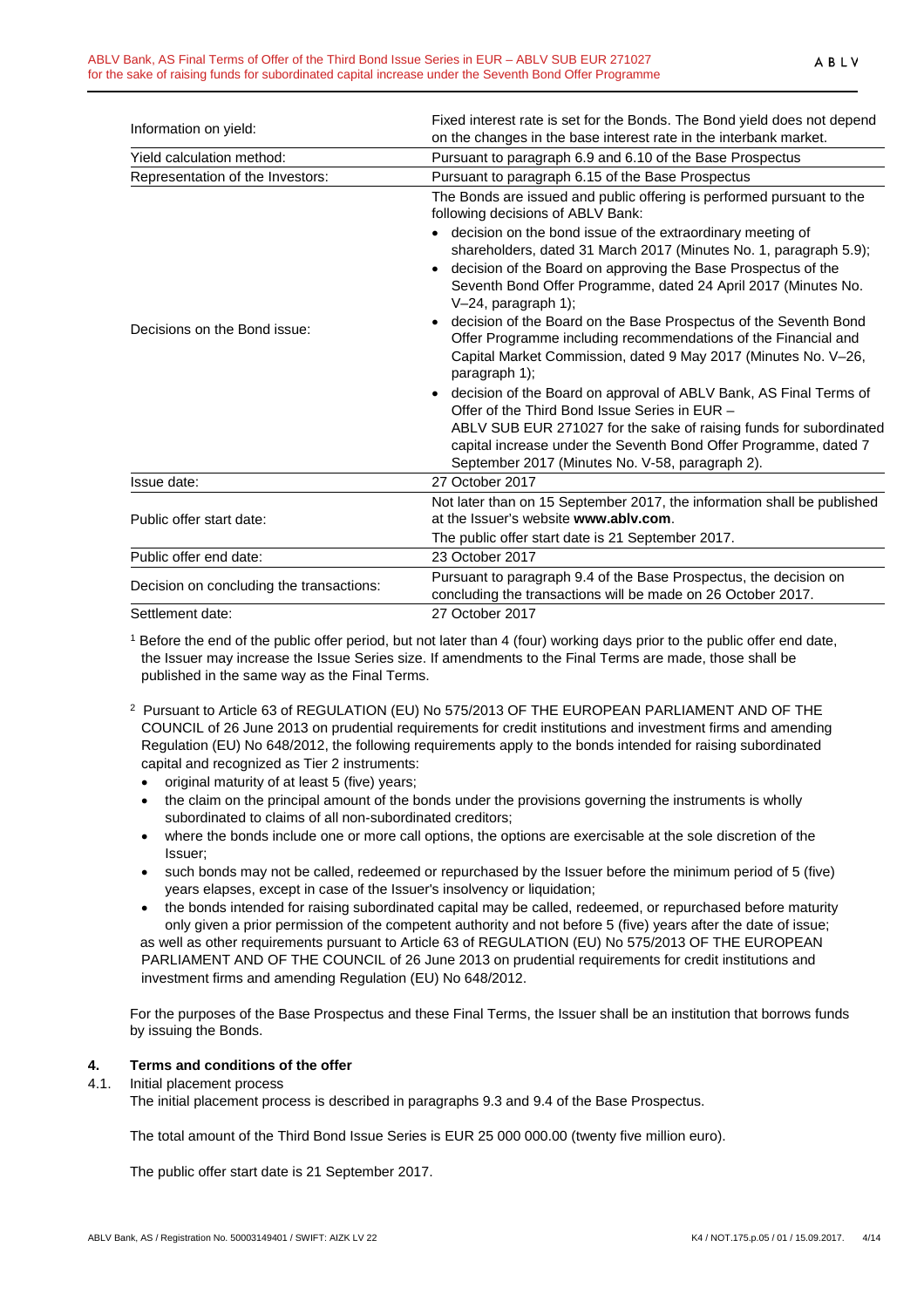A representative of the Investment Company or the Investor itself, provided it has a financial instruments account opened with ABLV Bank, shall submit an order to the Issuer, using the sample form "Financial Instruments' Trade Order" appended hereto, on working days from 08:30 till 18:30. The order may also be submitted electronically, using a corresponding order form in ABLV Bank Internetbank.

The public offer end date shall be 23 October 2017. Orders shall be accepted by ABLV Bank till the end of the working day, i.e., 18:30, or electronically – till the end of the day, i.e., 23:59.

Information about the order submission can be obtained:

- by phone: + 371 6700 2777
- via e-mail: **ibas@ablv.com**

The orders submitted to the Issuer may not be altered or revoked.

- 4.2. A description of the possibility to reduce subscriptions and the manner for refunding excess amount paid by applicants N/A
- 4.3. Details of the minimum and/or maximum amount of application Pursuant to paragraph 9.3 of the Base Prospectus, maximum number of the Bonds that a single Investor may apply for is not set. The Investor may not apply for purchasing less than 1 (one) Bond.
- 4.4. Settlement process

Within this Bond Issue Series, settlement under initial placement transactions shall be performed as follows:

- not applying the DVP principle, if agreed so by the underwriter and the Investor, or
- applying the DVP principle, regulated by the effective LCD rules.

If the transaction parties agree on not applying the DVP principle, the moment of the Bonds' delivery and the moment of payment may be different. The Investor shall ensure funds in the respective account on the day agreed upon by the transaction parties, whereas the Bonds shall be credited to the Investor's account on the day agreed upon by the transaction parties.

DVP shall be executed on the T+1 day, where "T" stands for the day of concluding the Bond purchase transaction, and "1" is the 1st (first) working day after the day of concluding the Bond purchase transaction.

The day of concluding the transaction shall be the day of making the decision on concluding the transaction – for this Series it is set to be 26 October 2017.

The settlement date shall be 27 October 2017.

4.5. Information about results

Pursuant to paragraph 9.6 of the Base Prospectus, information on the initial placement results will be published at the Issuer's website **www.ablv.com** within 10 (ten) working days after the public offer end date.

4.6. The procedure for the exercise of any right of pre-emption, the negotiability of subscription rights and the treatment of subscription rights not exercised. N/A

#### **5. Plan of securities distribution and allotment**

- 5.1. Offering the Bonds simultaneously in the markets of two or more countries N/A
- 5.2. Notification to applicants of the Bond amount allotted The Bank shall send a confirmation of the concluded transaction to the Investor, following the procedure set forth in ABLV Capital Markets, IBAS, General Terms of Business. The General Terms of Business are available at the Issuer's website **www.ablv.com**.

## **6. Pricing**

6.1. Initial placement price of a Bond Initial placement price of a Bond is set to be 83.047% of the Bond's face value. The Bond's face value is EUR 100.00 (one hundred euros).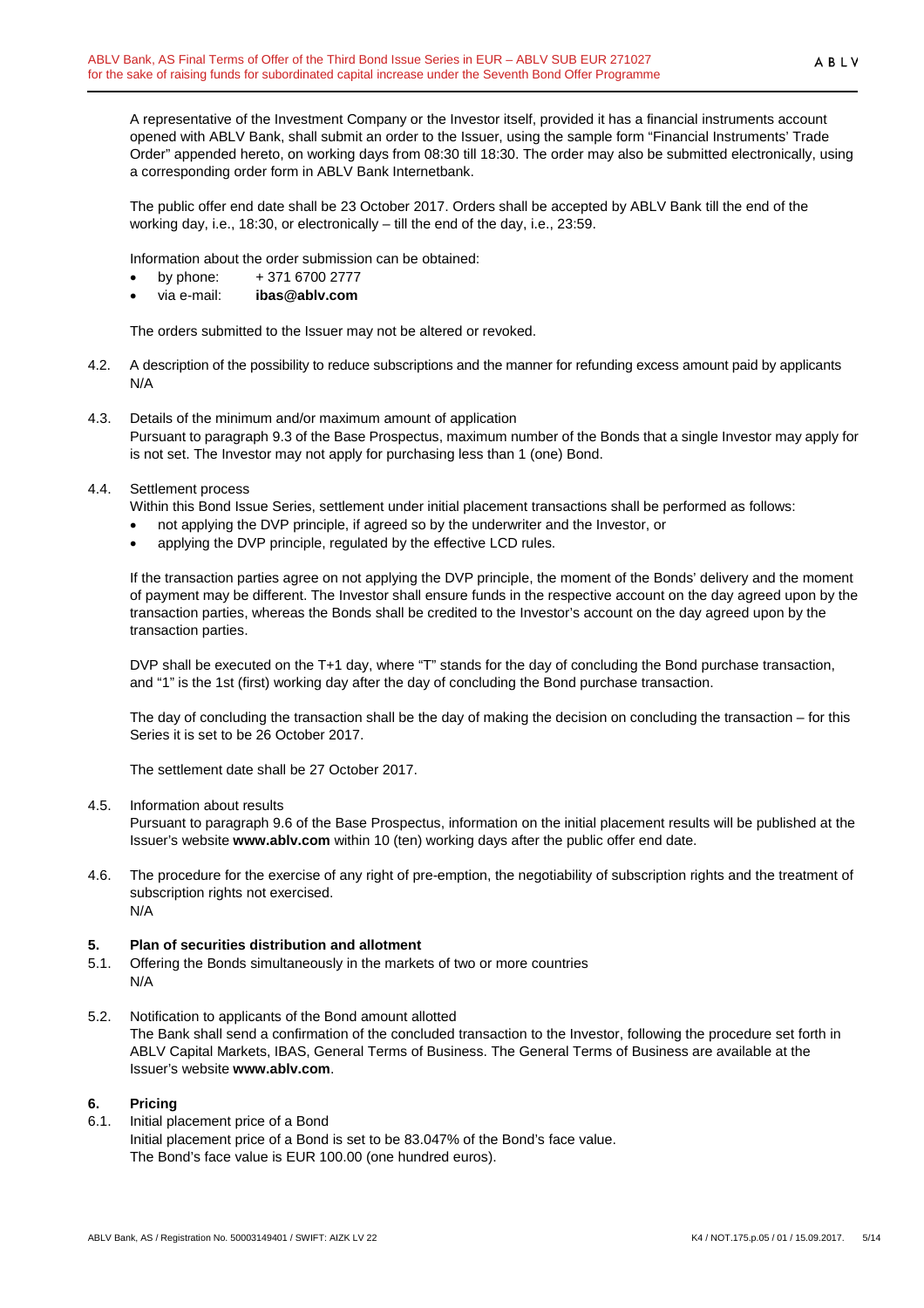#### 6.2. Pricing method

ABLV Bank Board will determine the Bonds' price depending on the situation in secondary market of similar securities then present and, in particular, based on evaluation of the demand in the securities market and yield of comparable market instruments. The price determined by ABLV Bank for the Bond Issue Series shall be the same for all Investors and shall remain constant throughout the whole initial placement period.

#### 6.3. Application of expenses and taxes

Purchasing the Bonds during the initial placement period, the Investor will have to transfer just set Bond sale price to the Issuer for each Bond unit being purchased.

Additional expenses under the transaction, which might include, without limitation, fees for account opening, for transaction conclusion and execution, may vary in different Investment Companies, and the Investor can find those out in the respective Investment Company engaged by the Investor in concluding the Bonds' purchase transaction as intermediary. ABLV Bank will not receive the said fees and payments charged by other Investment Companies and shall not be responsible for those additional expenses.

The Issuer shall be responsible for withholding and payment of taxes in compliance with the procedures and amount stated in the Republic of Latvia normative acts. The Issuer shall not be responsible for payment of taxes where the Republic of Latvia normative acts do not stipulate the Issuer's duty to assess and withhold the tax amount before making Interest Income payments.

## **7. Placing and Underwriting**

- 7.1. Offer coordinator N/A
- 7.2. Depository

Joint stock company Latvian Central Depository (business name from September 18, 2017 – NASDAQ CSD SE),legal address: 1 Vaļņu Street, Riga, Latvia.

- 7.3. Entities agreeing to underwrite the issue N/A
- 7.4. Time of reaching the underwriting agreement N/A

## **8. Admission to regulated market and trading arrangements**

- 8.1. Term and conditions of admission to regulated market Pursuant to paragraph 10.1 of the Base Prospectus, application for admitting the Bonds to the regulated market will be prepared in accordance with the Stock Exchange requirements and submitted within 3 (three) months after the end of the initial placement at the latest.
- 8.2. Regulated market Stock Exchange Nasdaq Riga, Baltic Bond List.
- 8.3. Entities which have a firm commitment to act as intermediaries in secondary trading, providing liquidity through bid and offer rates and description of the main terms of their commitment N/A

## **9. Information about previous Bond Issue Series performed under the Programme**

- Two issues performed under ABLV Bank, AS, Second Offer Programme,
- Three issues performed under ABLV Bank, AS, Third Offer Programme,
- One issue performed under ABLV Bank, AS, Fourth Offer Programme,
- Five issues performed under ABLV Bank, AS, Fifth Offer Programme,
- Seven issues performed under ABLV Bank, AS, Sixth Offer Programme and
- Two issues performed under ABLV Bank, AS, Seventh Offer Programme

have been included in the Baltic Bond List of the Stock Exchange Nasdaq Riga regulated markets.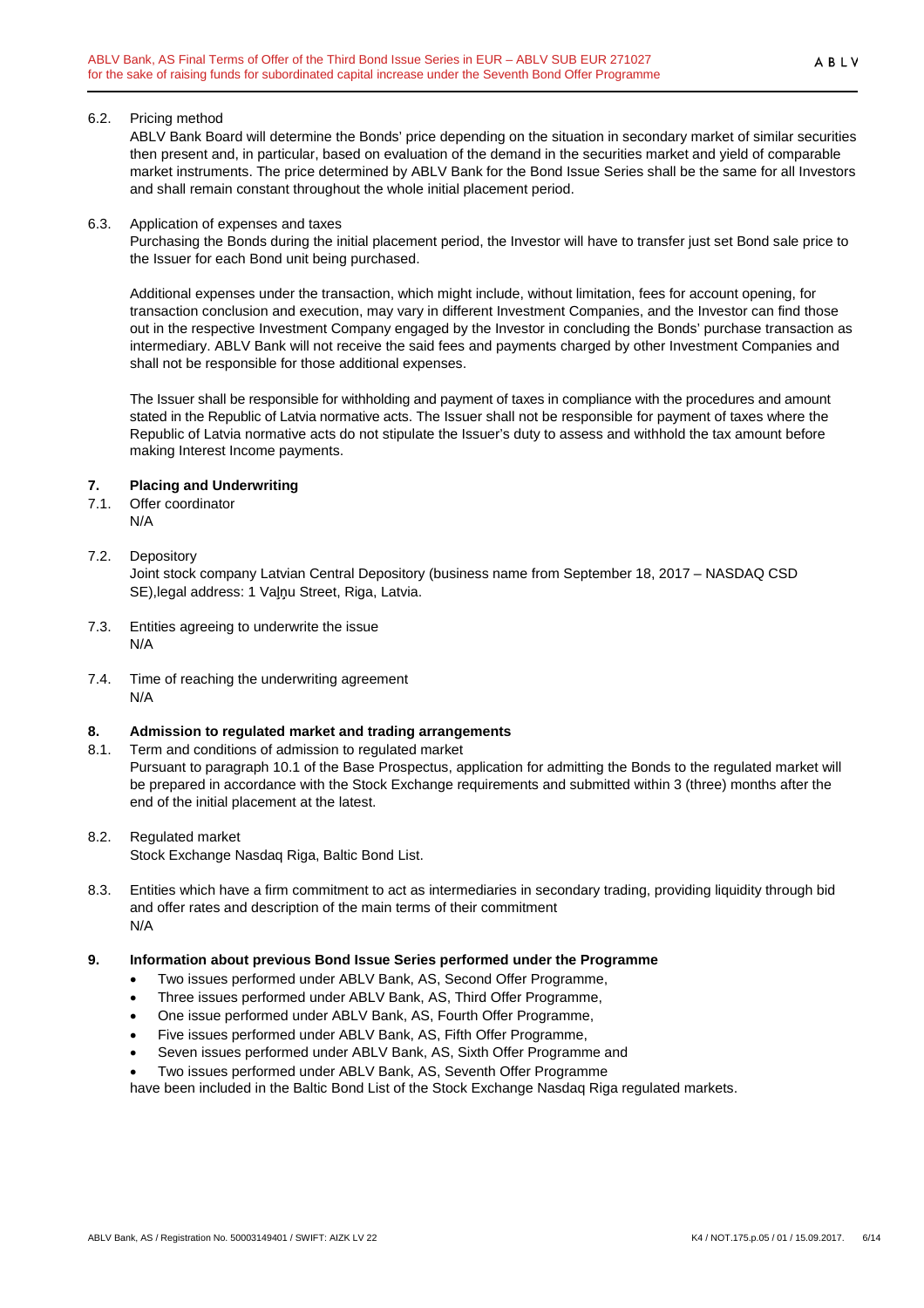| redsuay ruga regulated markets. |                              |                              |
|---------------------------------|------------------------------|------------------------------|
|                                 | Straight coupon bonds in USD | Straight coupon bonds in EUR |
| <b>ISIN</b>                     | LV0000802270                 | LV0000802288                 |
| Issue size                      | USD 75 000 000,00            | EUR 20 000 000,00            |
| Issue name                      | ABLV FXD USD 030719          | ABLV FXD EUR 030719          |
| Coupon rate (p.a.)              | Fixed: 2.25%                 | Fiksēta; 0,75%               |
| Current interest income period  | $03.07.2017 - 02.01.2018$    | $03.07.2017 - 02.01.2018$    |
| Issue date                      | 03.07.2017                   | 03.07.2017                   |
| Maturity date                   | 03.07.2019                   | 03.07.2019                   |

Under ABLV Bank, AS, Seventh Offer Programme, there were two issues performed and included to securities lists of Nasdaq Riga regulated markets:

Simultaneously with the Third Bond Issue Series in EUR, the following public offering is performed under the Seventh Bond Offer Programme:

- Second Bond Issue Series in USD ABLV FXD USD 271019– straight 2-year bonds;
- Second Bond Issue Series in EUR ABLV FXD EUR 271019 straight 2-year bonds.

The Investors can find the information about issues performed under the Second, Third, Fourth, Fifth, Sixth and Seventh Offer Programmes and their Final Terms at ABLV Bank, AS website **www.ablv.com**.

#### **10. Additional information**

- 10.1. Advisors connected with the Bond issue N/A
- 10.2. Information about the Bond issue provided by third parties N/A
- 10.3. Credit ratings assigned to the Bonds N/A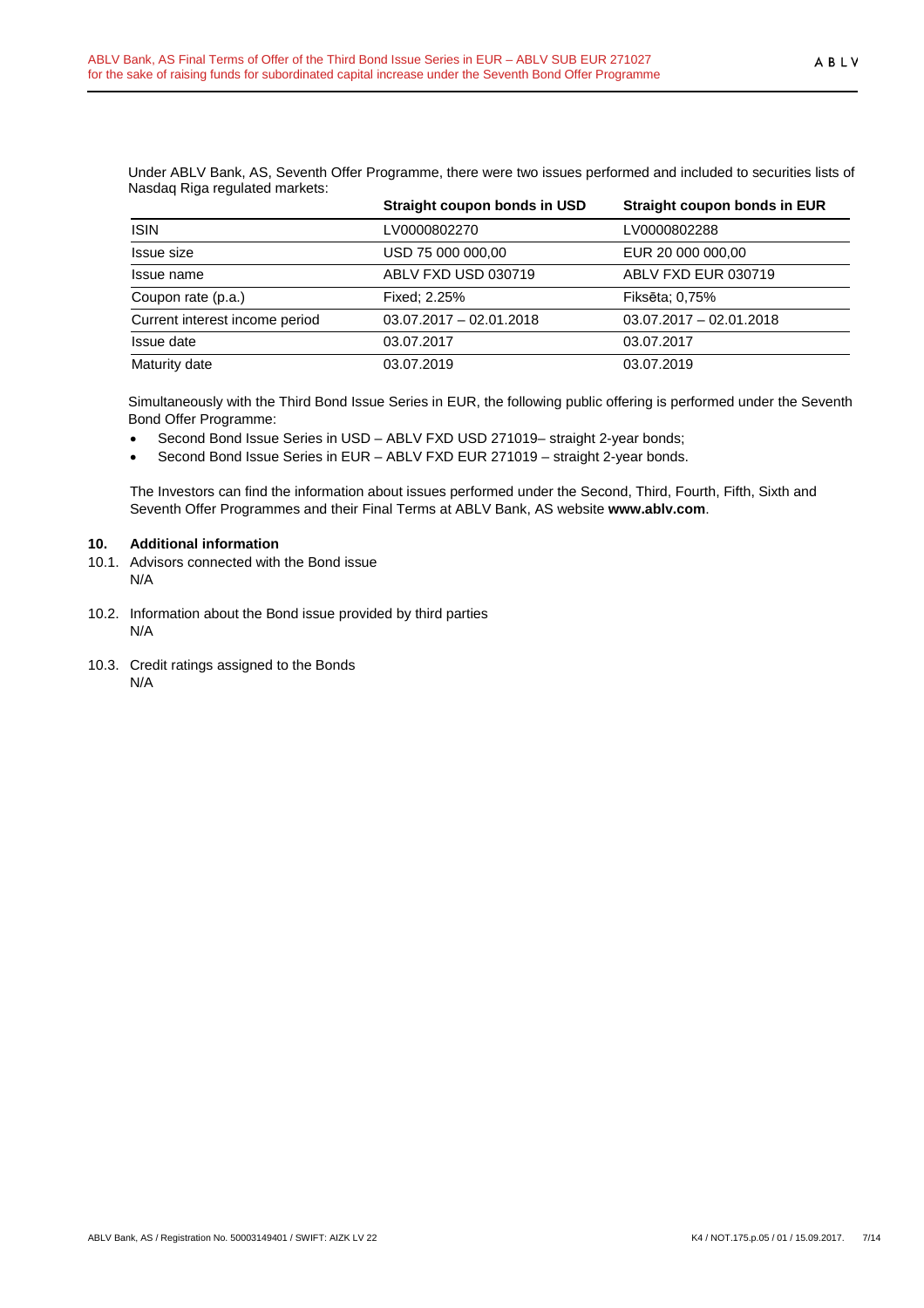| The Final Terms were approved at ABLV Bank, AS Board session on 7 September 2017. |  |  |  |  |
|-----------------------------------------------------------------------------------|--|--|--|--|
|                                                                                   |  |  |  |  |

| Name, surname         | <b>Position held</b>                                                   | <b>Signature</b> |
|-----------------------|------------------------------------------------------------------------|------------------|
| <b>Ernests Bernis</b> | Chairman of the Board,<br>Chief Executive Officer (CEO)                |                  |
| Vadims Reinfelds      | Deputy Chairman of the Board,<br>Deputy Chief Executive Officer (dCEO) |                  |
| Māris Kannenieks      | Member of the Board,<br>Chief Financial Officer (CFO)                  |                  |
| Edgars Pavlovičs      | Member of the Board.<br>Chief Risk Officer (CRO)                       |                  |
| Aleksandrs Pāže       | Member of the Board,<br>Chief Compliance Officer (CCO)                 |                  |
| Rolands Citajevs      | Member of the Board,<br>Chief Information Officer (CIO)                |                  |
| Romans Surnačovs      | Member of the Board,<br>Chief Operating Officer (COO)                  |                  |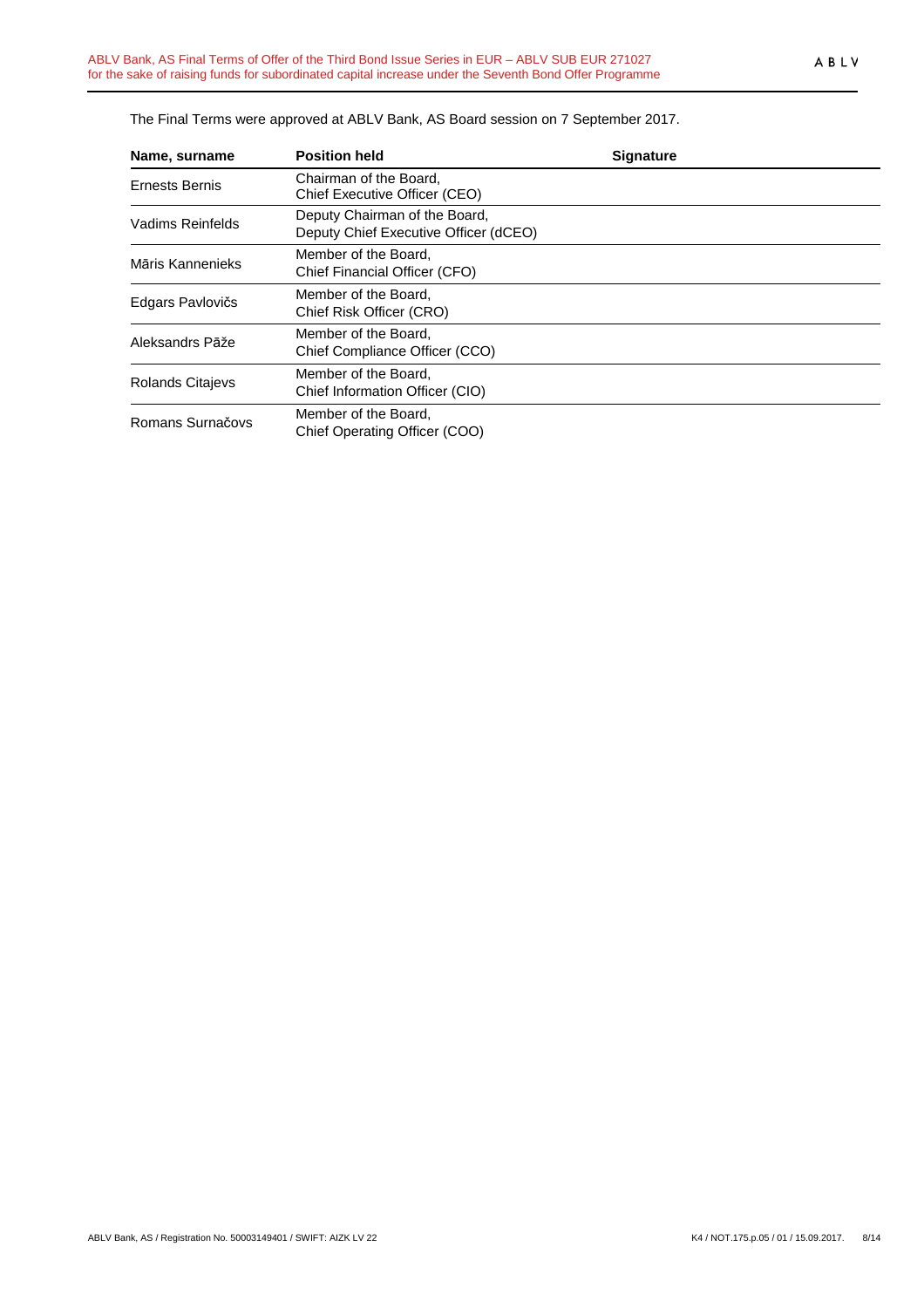Summary of the Bond issue

Appendix 1

ABLV

### **Section A. Introduction and warnings**

The summary shall be deemed the introduction of the Base Prospectus.

Any decision on investing in the Bonds shall be based on the Investor's judgement on the whole Base Prospectus and the respective Final Terms of the Bond issue.

Should any claim be lodged to a court regarding the information provided in the Base Prospectus, if necessary, the Investor lodging the claim to a court in accordance with normative acts of the respective member state shall cover the

A.1 costs of translating the Base Prospectus before the proceedings are initiated. The persons responsible for the information provided in the Base Prospectus, including persons that translated the same and applied for its notification, may be held civilly liable only where the summary is misleading, inaccurate, or inconsistent with other sections of the Base Prospectus, or fails to provide the most essential information that would aid the Investors when considering whether to invest in the Bonds.

 $A.2 N/A$ 

## **Section B. Issuer**

| B.1  | Legal and commercial<br>name of the Issuer                                                                                                    | ABLV Bank, AS.                                                                                                                                                                                                                                                                                                        |
|------|-----------------------------------------------------------------------------------------------------------------------------------------------|-----------------------------------------------------------------------------------------------------------------------------------------------------------------------------------------------------------------------------------------------------------------------------------------------------------------------|
| B.2  | The domicile and<br>legal form of the<br>Issuer, the legislation<br>under which the<br>Issuer operates and<br>its country of<br>incorporation | ABLV Bank is a joint stock company registered in the Republic of Latvia, which carries out its<br>operations in accordance with the Republic of Latvia legal acts, the European Union normative<br>acts, and the issued licence that allows rendering all financial services stated in the Credit<br>Institution Law. |
|      | $B.3 - B.4.a$                                                                                                                                 | N/A                                                                                                                                                                                                                                                                                                                   |
| B.4b | Description of any<br>known trends<br>affecting the Issuer<br>and the industries in<br>which it operates                                      | As at the day of producing the Final Terms, there is no information on any detected trends,<br>events, claims, or obligations that might have significant negative effect on further operations of<br>ABLV Bank, AS or the Republic of Latvia credit institution sector.                                              |
|      |                                                                                                                                               | The information provided in the table below completely matches that presented in ABLV Bank                                                                                                                                                                                                                            |

The information provided in the table below completely matches that presented in ABLV Bank consolidated report for the first half of 2017.

|     |                                       |    |                                                        | Country<br>Οf      |                               |                           | Share in       | Share in<br>the the entity's<br>entity's capital with |
|-----|---------------------------------------|----|--------------------------------------------------------|--------------------|-------------------------------|---------------------------|----------------|-------------------------------------------------------|
|     |                                       |    | Nº Company                                             | incorpo-<br>ration | <b>Registration</b><br>number | <b>Business profile</b>   | capital<br>(%) | voting<br>rights (%)                                  |
|     |                                       |    | ABLV Bank, AS                                          | LV                 | 50003149401                   | <b>Financial services</b> | 100            | 100                                                   |
|     |                                       | 2. | ABLV Bank Luxembourg, S.A.                             | LU                 | B 162048                      | <b>Financial services</b> | 100            | 100                                                   |
|     |                                       | 3. | <b>ABLV Consulting Services, AS</b>                    | LV                 | 40003540368                   | Consulting<br>services    | 100            | 100                                                   |
| B.5 | Issuer's position within<br>the group | 4. | <b>ABLV Advisory Services, SIA</b>                     | LV                 | 40103964811                   | Consulting<br>services    | 100            | 100                                                   |
|     |                                       | 5. | <b>ABLV Corporate Services</b><br>Holding Company, SIA | LV                 | 40103799987                   | Holding company           | 100            | 100                                                   |
|     |                                       | 6. | ABLV Corporate Services, SIA                           | LV                 | 40103283479                   | Consulting<br>services    | 100            | 100                                                   |
|     |                                       | 7. | ABLV Corporate Services, LTD                           | <b>CY</b>          | HE273600                      | Consulting<br>services    | 100            | 100                                                   |
|     |                                       | 8. | ABLV Corporate Finance, SIA                            | LV                 | 40203042916                   | Consulting<br>services    | 100            | 100                                                   |
|     |                                       | 9. | <b>ABLV Capital Markets, IBAS</b>                      | LV                 | 40003814705                   | <b>Financial services</b> | 90             | 100                                                   |
|     |                                       |    | 10. ABLV Capital Markets USA LLC* US                   |                    | 6399457                       | <b>Financial services</b> | 90             | 100                                                   |
|     |                                       |    | 11. ABLV Asset Management, IPAS LV                     |                    | 40003814724                   | <b>Financial services</b> | 90             | 100                                                   |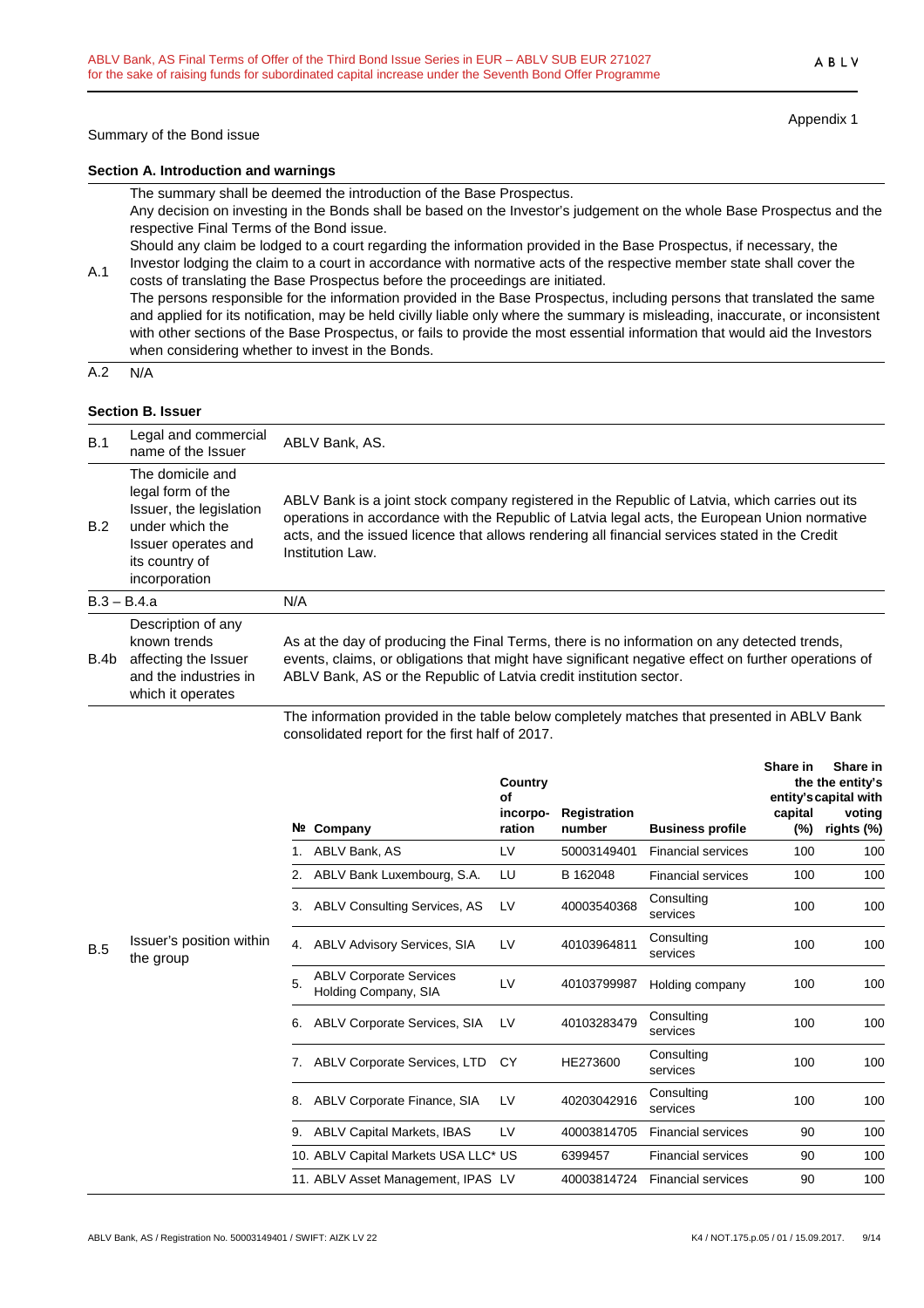#### ABLV Bank, AS Final Terms of Offer of the Third Bond Issue Series in EUR – ABLV SUB EUR 271027 for the sake of raising funds for subordinated capital increase under the Seventh Bond Offer Programme

|                                | Country<br>of<br>incorpo- | <b>Registration</b> |                                                                    | Share in<br>capital | Share in<br>the the entity's<br>entity's capital with<br>voting |
|--------------------------------|---------------------------|---------------------|--------------------------------------------------------------------|---------------------|-----------------------------------------------------------------|
| Nº Company                     | ration                    | number              | <b>Business profile</b><br>Investment                              | (%)                 | rights (%)                                                      |
| 12. PEM, SIA                   | LV                        | 40103286757         | project<br>management                                              | 51                  | 51                                                              |
| 13. PEM 1, SIA                 | LV                        | 40103551353         | Wholesale trade<br>services of other<br>machinery and<br>equipment | 51                  | 51                                                              |
| 14. New Hanza Capital, AS      | LV                        | 50003831571         | Holding company                                                    | 88                  | 88                                                              |
| 15. NHC 1, SIA                 | LV                        | 50103247681         | Investments in<br>real estate                                      | 88                  | 88                                                              |
| 16. NHC 2, SIA                 | LV                        | 40103963977         | Investments in<br>real estate                                      | 88                  | 88                                                              |
| 17. NHC 3, SIA                 | LV                        | 50103994841         | Investments in<br>real estate                                      | 88                  | 88                                                              |
| 18. NHC 4, SIA                 | LV                        | 40203032424         | Investments in<br>real estate                                      | 88                  | 88                                                              |
| 19. NHC 5, SIA                 | LV                        | 50203032411         | Investments in<br>real estate                                      | 88                  | 88                                                              |
| 20. NHC 6, SIA                 | LV                        | 40203032439         | Investments in<br>real estate                                      | 88                  | 88                                                              |
| 21. Pillar, SIA                | LV                        | 40103554468         | Holding company                                                    | 100                 | 100                                                             |
| 22. Pillar Holding Company, KS | LV                        | 40103260921         | Holding company                                                    | 100                 | 100                                                             |
| 23. Pillar 3, SIA              | LV                        | 40103193067         | Real estate<br>transactions                                        | 100                 | 100                                                             |
| 24. Pillar 4 & 6, SIA          | LV                        | 40103210494         | Real estate<br>transactions                                        | 100                 | 100                                                             |
| 25. Pillar 7 & 8, SIA          | LV                        | 40103240484         | Real estate<br>transactions                                        | 100                 | 100                                                             |
| 26. Pillar 9, SIA              | LV                        | 40103241210         | Real estate<br>transactions                                        | 100                 | 100                                                             |
| 27. Pillar 11, SIA             | LV                        | 40103258310         | Real estate<br>transactions                                        | 100                 | 100                                                             |
| 28. Pillar 2, 12 & 14, SIA     | LV                        | 50103313991         | Real estate<br>transactions                                        | 100                 | 100                                                             |
| 29. Pillar 18, SIA             | LV                        | 40103492079         | Real estate<br>transactions                                        | 100                 | 100                                                             |
| 30. Pillar 19, SIA             | LV                        | 40103766952         | Real estate<br>transactions                                        | 100                 | 100                                                             |
| 31. Pillar 20, SIA             | LV                        | 40103903056         | Real estate<br>transactions                                        | 100                 | 100                                                             |
| 32. Pillar 21, SIA             | LV                        | 40103929286         | Real estate<br>transactions                                        | 100                 | 100                                                             |
| 33. Pillar 22, SIA             | LV                        | 50103966301         | Real estate<br>transactions                                        | 100                 | 100                                                             |
| 34. Pillar Management, SIA     | LV                        | 40103193211         | Real estate<br>management and<br>administration                    | 100                 | 100                                                             |
| 35. Pillar RE Services, SIA    | LV                        | 40103731804         | Parking<br>management                                              | 100                 | 100                                                             |
| 36 Pillar Contractor, SIA      | LV                        | 40103929498         | Management and<br>coordination of<br>construction<br>processes     | 100                 | 100                                                             |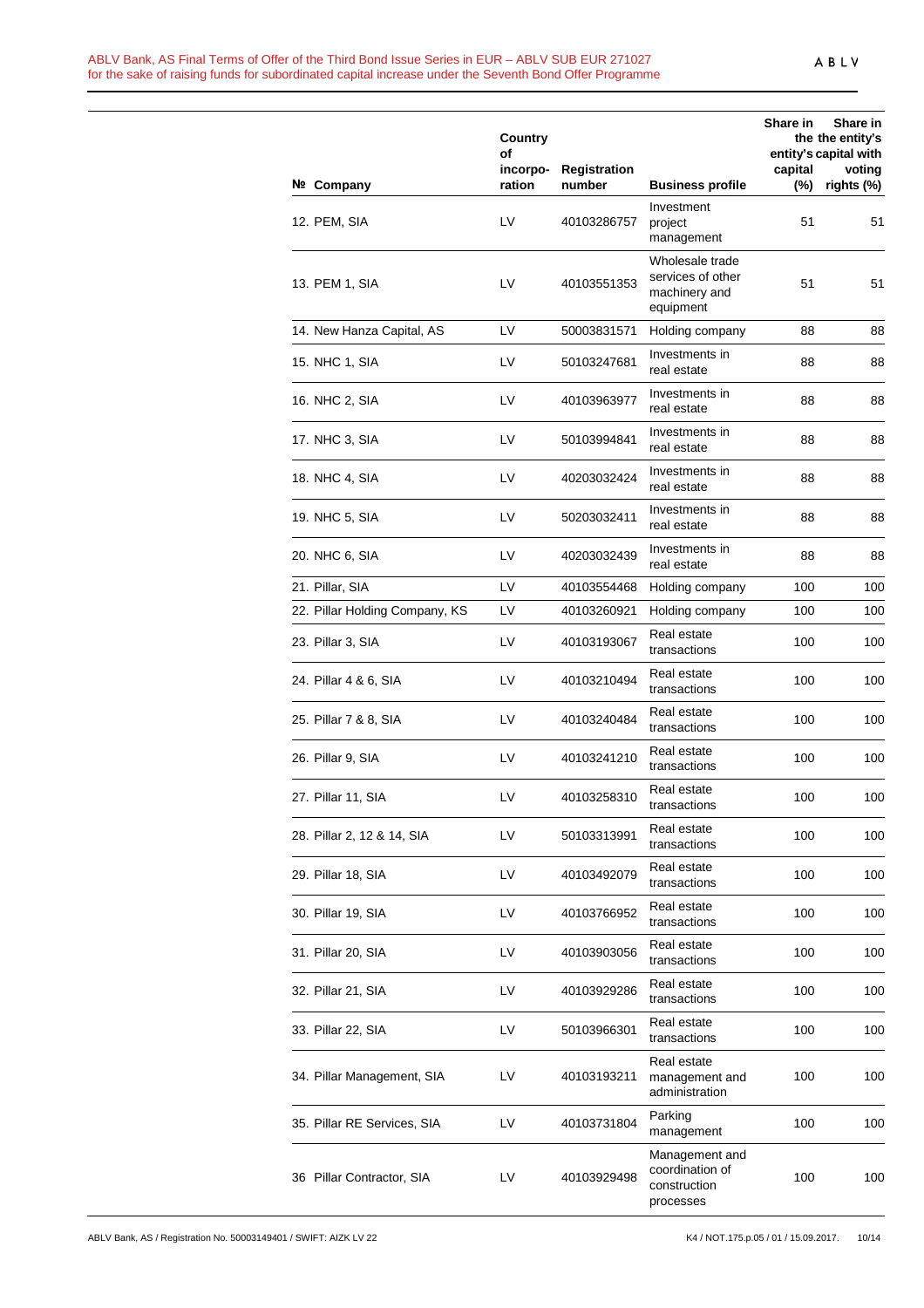|             |                                                                                                                                | Nº Company                                                                                                                                                                                                                                                     | Country<br>of<br>incorpo-<br>ration | <b>Registration</b><br>number | <b>Business profile</b>                   | Share in<br>capital | Share in<br>the the entity's<br>entity's capital with<br>voting<br>(%) rights (%) |
|-------------|--------------------------------------------------------------------------------------------------------------------------------|----------------------------------------------------------------------------------------------------------------------------------------------------------------------------------------------------------------------------------------------------------------|-------------------------------------|-------------------------------|-------------------------------------------|---------------------|-----------------------------------------------------------------------------------|
|             |                                                                                                                                | 37. Pillar Architekten, SIA                                                                                                                                                                                                                                    | LV                                  | 40103437217                   | Designing and<br>designers<br>supervision | 100                 | 100                                                                               |
|             |                                                                                                                                | 38. Pillar Development, SIA                                                                                                                                                                                                                                    | LV                                  | 40103222826                   | Infrastructure<br>maintenance             | 100                 | 100                                                                               |
|             |                                                                                                                                | 39. Pillar Utilities, SIA                                                                                                                                                                                                                                      | LV                                  | 40103693339                   | Infrastructure<br>management              | 100                 | 100                                                                               |
|             |                                                                                                                                | 40. Hanzas Dārzs, SIA                                                                                                                                                                                                                                          | LV                                  | 40203078059                   | Territory<br>management                   | 100                 | 100                                                                               |
|             |                                                                                                                                | 41. ABLV Building Complex, SIA                                                                                                                                                                                                                                 | LV                                  | 40203037667                   | Investments in<br>real estate             | 100                 | 100                                                                               |
|             |                                                                                                                                | * subsidiary company is registered, but licence for rendering investment services has not been received<br>yet, as well as payment of paid-in share capital has not been made, that being compliant with the<br>registration country legislative requirements. |                                     |                               |                                           |                     |                                                                                   |
| $B.6 - B.8$ |                                                                                                                                | N/A                                                                                                                                                                                                                                                            |                                     |                               |                                           |                     |                                                                                   |
| <b>B.9</b>  | Profit forecast and<br>assessment                                                                                              | ABLV Bank made no profit forecasts for the following periods of operations.                                                                                                                                                                                    |                                     |                               |                                           |                     |                                                                                   |
| B.10        | Reservations in the<br>audit report on the<br>financial information                                                            | ABLV Bank audited financial report for the year 2016 contains no reservations.                                                                                                                                                                                 |                                     |                               |                                           |                     |                                                                                   |
| <b>B.11</b> |                                                                                                                                | N/A                                                                                                                                                                                                                                                            |                                     |                               |                                           |                     |                                                                                   |
|             |                                                                                                                                |                                                                                                                                                                                                                                                                |                                     |                               |                                           |                     |                                                                                   |
|             |                                                                                                                                | <b>Performance indicators</b>                                                                                                                                                                                                                                  |                                     |                               | 2015                                      |                     | 2016                                                                              |
|             |                                                                                                                                | <b>Financial indicators, EUR'000</b>                                                                                                                                                                                                                           |                                     |                               |                                           |                     |                                                                                   |
|             |                                                                                                                                | Operating income                                                                                                                                                                                                                                               |                                     |                               | 126 319                                   |                     | 141 875                                                                           |
|             |                                                                                                                                | Operating expense                                                                                                                                                                                                                                              |                                     |                               | 51 933                                    |                     | 59 914                                                                            |
|             | Selected historical kev                                                                                                        | Profit or loss before taxes                                                                                                                                                                                                                                    |                                     |                               | 74 563                                    |                     | 81 961                                                                            |
|             | financial information                                                                                                          | <b>Balance sheet data, EUR'000</b>                                                                                                                                                                                                                             |                                     |                               |                                           |                     |                                                                                   |
|             | and any changes to it                                                                                                          | Assets                                                                                                                                                                                                                                                         |                                     |                               | 4 928 121                                 |                     | 3 849 586                                                                         |
| <b>B.12</b> | since the date of the                                                                                                          | Deposits                                                                                                                                                                                                                                                       |                                     |                               | 3793192                                   |                     | 2 901 824                                                                         |
|             | last published audited                                                                                                         | Loans                                                                                                                                                                                                                                                          |                                     |                               | 873 499                                   |                     | 1 012 146                                                                         |
|             | financial reports                                                                                                              | Shareholders' equity                                                                                                                                                                                                                                           |                                     |                               | 281 453                                   |                     | 321 802                                                                           |
|             |                                                                                                                                | ABLV Bank forecasts contain no adverse changes since the date of its last published audited<br>financial report.                                                                                                                                               |                                     |                               |                                           |                     |                                                                                   |
|             |                                                                                                                                | There are no significant changes in the financial or trading position of ABLV Bank detected<br>subsequent to the period covered by the historical financial information.                                                                                       |                                     |                               |                                           |                     |                                                                                   |
| B.13        | Events particular to the<br>Issuer which are to a<br>material extent relevant<br>to the evaluation of the<br>Issuer's solvency | Recently there were no detected events particular to ABLV Bank which are to a material extent<br>relevant to the evaluation of the Issuer's solvency.                                                                                                          |                                     |                               |                                           |                     |                                                                                   |
| B.14        | Issuer's dependence<br>on other entities within<br>the group                                                                   | ABLV Bank is not dependent upon other entities within the ABLV Bank group.                                                                                                                                                                                     |                                     |                               |                                           |                     |                                                                                   |
| <b>B.15</b> | Issuer's principal<br>activities                                                                                               | ABLV Bank principal activities are rendering of financial services.                                                                                                                                                                                            |                                     |                               |                                           |                     |                                                                                   |
| B.16        | Control over the Issuer                                                                                                        | As at the moment of the Prospectus approval, no shareholder controls the Issuer.                                                                                                                                                                               |                                     |                               |                                           |                     |                                                                                   |
| B.17        | Credit ratings                                                                                                                 | No credit ratings are assigned to ABLV Bank by credit rating agencies registered and/or<br>certified according to Regulation No 1060/2009 on credit rating agencies.                                                                                           |                                     |                               |                                           |                     |                                                                                   |
|             | $B.18 - B.50$                                                                                                                  | N/A                                                                                                                                                                                                                                                            |                                     |                               |                                           |                     |                                                                                   |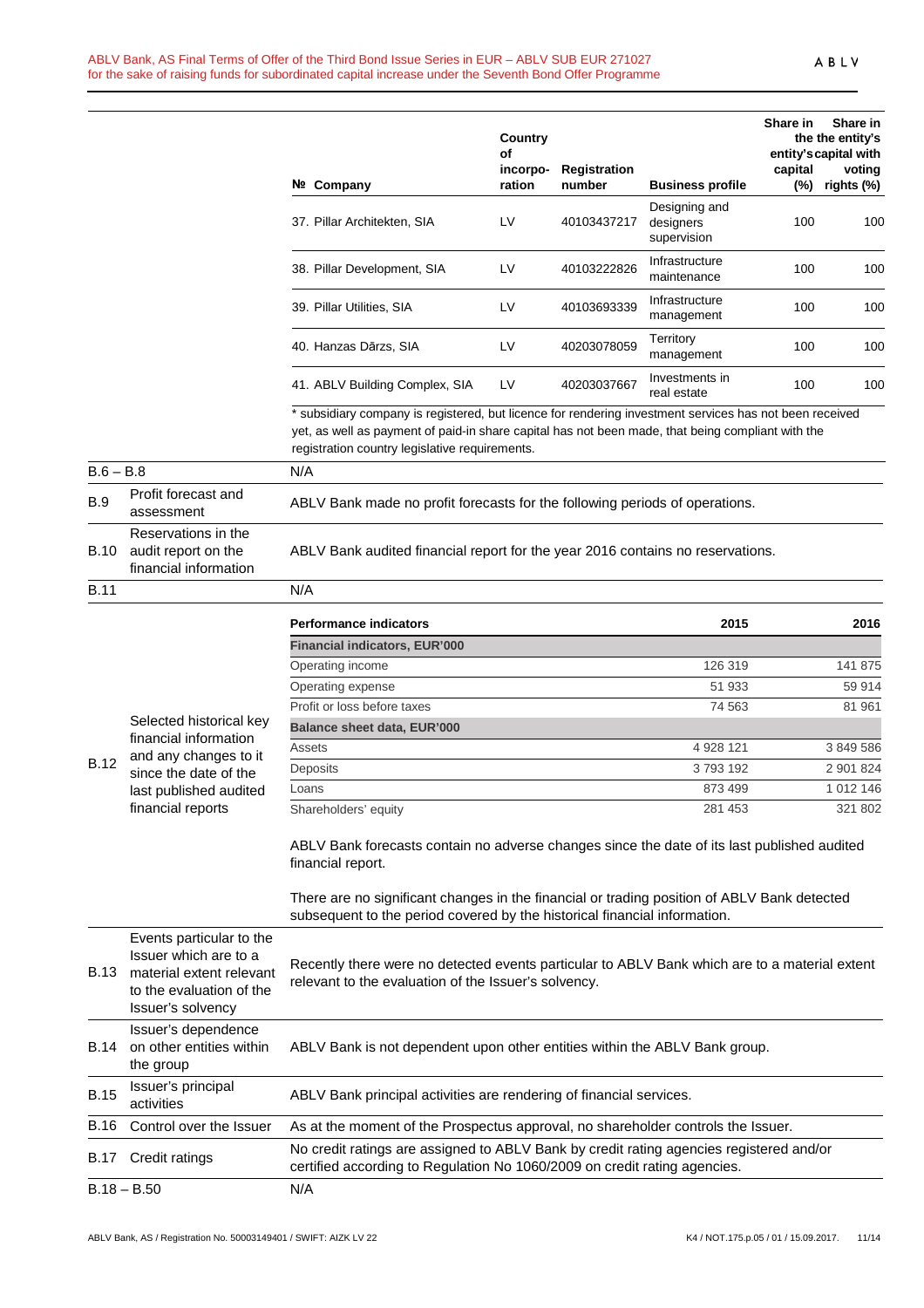| <b>Section C. Securities</b> |                                                             |                                                                                                                                                                                                                                                                                                                                                                                                                                                                                                                                                                                                                                                                                                                                                                                                                                                                                                                                                                                                             |  |  |  |
|------------------------------|-------------------------------------------------------------|-------------------------------------------------------------------------------------------------------------------------------------------------------------------------------------------------------------------------------------------------------------------------------------------------------------------------------------------------------------------------------------------------------------------------------------------------------------------------------------------------------------------------------------------------------------------------------------------------------------------------------------------------------------------------------------------------------------------------------------------------------------------------------------------------------------------------------------------------------------------------------------------------------------------------------------------------------------------------------------------------------------|--|--|--|
| C.1                          | <b>Bond details</b>                                         | Bonds issued under the Third Bond Issue Series in EUR - ABLV SUB EUR 271027<br>(ISIN LV0000802346) are dematerialized bearer securities without restraint on alienation.                                                                                                                                                                                                                                                                                                                                                                                                                                                                                                                                                                                                                                                                                                                                                                                                                                    |  |  |  |
| C.2                          | Currency of the<br>Bond issue                               | EUR (euro).                                                                                                                                                                                                                                                                                                                                                                                                                                                                                                                                                                                                                                                                                                                                                                                                                                                                                                                                                                                                 |  |  |  |
| $C.3 - C.4$                  |                                                             | N/A                                                                                                                                                                                                                                                                                                                                                                                                                                                                                                                                                                                                                                                                                                                                                                                                                                                                                                                                                                                                         |  |  |  |
| C.5                          | Restrictions on the<br>free transferability of<br>the Bonds | The Bonds are freely transferrable securities that represent the Issuer's debt to the Bondholders<br>without additional collateral. The Bonds are dematerialized bearer securities without restraint on<br>alienation - transferrable securities.                                                                                                                                                                                                                                                                                                                                                                                                                                                                                                                                                                                                                                                                                                                                                           |  |  |  |
| $C.6 - C.7$                  |                                                             | N/A                                                                                                                                                                                                                                                                                                                                                                                                                                                                                                                                                                                                                                                                                                                                                                                                                                                                                                                                                                                                         |  |  |  |
|                              |                                                             | Division of the Bonds into categories<br>The Bonds are not supposed to be divided into categories. Pursuant to these Final Terms,<br>subordinated Bonds are supposed to be issued for the sake of subordinated capital increase.                                                                                                                                                                                                                                                                                                                                                                                                                                                                                                                                                                                                                                                                                                                                                                            |  |  |  |
|                              |                                                             | Limitations to the rights attached to the Bonds<br>The Bonds are freely transferrable securities without restraint on their alienation.                                                                                                                                                                                                                                                                                                                                                                                                                                                                                                                                                                                                                                                                                                                                                                                                                                                                     |  |  |  |
|                              |                                                             | The Issuer draws the Investor's attention to the fact that where the objective of the Bond Issue<br>Series is raising of funds that the Issuer will use as subordinated capital, in case of the Issuer's<br>insolvency the Investor's claims to the Issuer arising out of the Bonds will be satisfied after<br>claims of all other creditors, but before satisfying claims of the shareholders.                                                                                                                                                                                                                                                                                                                                                                                                                                                                                                                                                                                                             |  |  |  |
| C.8,<br>C.9                  | Rights attached to<br>the Bonds                             | Annual Interest Rate<br>• from 27 October 2017 till 27 October 2022:<br>discount rate: fixed, 3.75%, calculated twice a year;<br>from 28 October 2022 till 27 October 2027:<br>coupon rate: fixed, 3.75%, with coupon payment twice a year.<br>The date from which interest becomes payable and the due dates for interest<br>• from 27 October 2017 till 27 October 2022:<br>no interest income is supposed to be paid (no coupon payments);<br>during the period from 28 October 2022 till 27 October 2027:<br>twice a year: on 27 October and 27 April, starting from 27 April 2023, ending on<br>27 October 2027.<br>Bond maturity date and repayment procedures<br>The Investor shall receive the Bond Face Value as a lump-sum payment on 27 October 2027.<br>Bond yield<br>Fixed rate is applied to the Bonds, and therefore the yield does not change.<br>Representatives of debt security holders<br>Holders of the debt securities may freely determine representatives for exercising the rights |  |  |  |
| C.10                         |                                                             | attached to the Bonds.<br>N/A                                                                                                                                                                                                                                                                                                                                                                                                                                                                                                                                                                                                                                                                                                                                                                                                                                                                                                                                                                               |  |  |  |
|                              | Admission of the Bonds                                      |                                                                                                                                                                                                                                                                                                                                                                                                                                                                                                                                                                                                                                                                                                                                                                                                                                                                                                                                                                                                             |  |  |  |
| C.11                         | to the<br>regulated market                                  | The Bonds are supposed to be admitted to the regulated market - Baltic Bond List of Nasdaq<br>Riga Stock Exchange.                                                                                                                                                                                                                                                                                                                                                                                                                                                                                                                                                                                                                                                                                                                                                                                                                                                                                          |  |  |  |
| C.12                         | Minimum face value<br>of the issue                          | Pursuant to paragraph 9.3 of the Base Prospectus, the Investor may not apply for purchasing<br>less than 1 (one) Bond.                                                                                                                                                                                                                                                                                                                                                                                                                                                                                                                                                                                                                                                                                                                                                                                                                                                                                      |  |  |  |
|                              | $C.13 - C.22$                                               | N/A                                                                                                                                                                                                                                                                                                                                                                                                                                                                                                                                                                                                                                                                                                                                                                                                                                                                                                                                                                                                         |  |  |  |
| <b>Section D. Risks</b>      |                                                             |                                                                                                                                                                                                                                                                                                                                                                                                                                                                                                                                                                                                                                                                                                                                                                                                                                                                                                                                                                                                             |  |  |  |
| D.1                          |                                                             | N/A                                                                                                                                                                                                                                                                                                                                                                                                                                                                                                                                                                                                                                                                                                                                                                                                                                                                                                                                                                                                         |  |  |  |
|                              |                                                             |                                                                                                                                                                                                                                                                                                                                                                                                                                                                                                                                                                                                                                                                                                                                                                                                                                                                                                                                                                                                             |  |  |  |

| --- |                     | .                                                                                                 |
|-----|---------------------|---------------------------------------------------------------------------------------------------|
|     | D.2 Key information | In carrying out its operating activities, ABLV Bank is subject to various risks. Most significant |
|     | on the key risks    | risks that may decrease the Issuer's ability to perform its obligations.                          |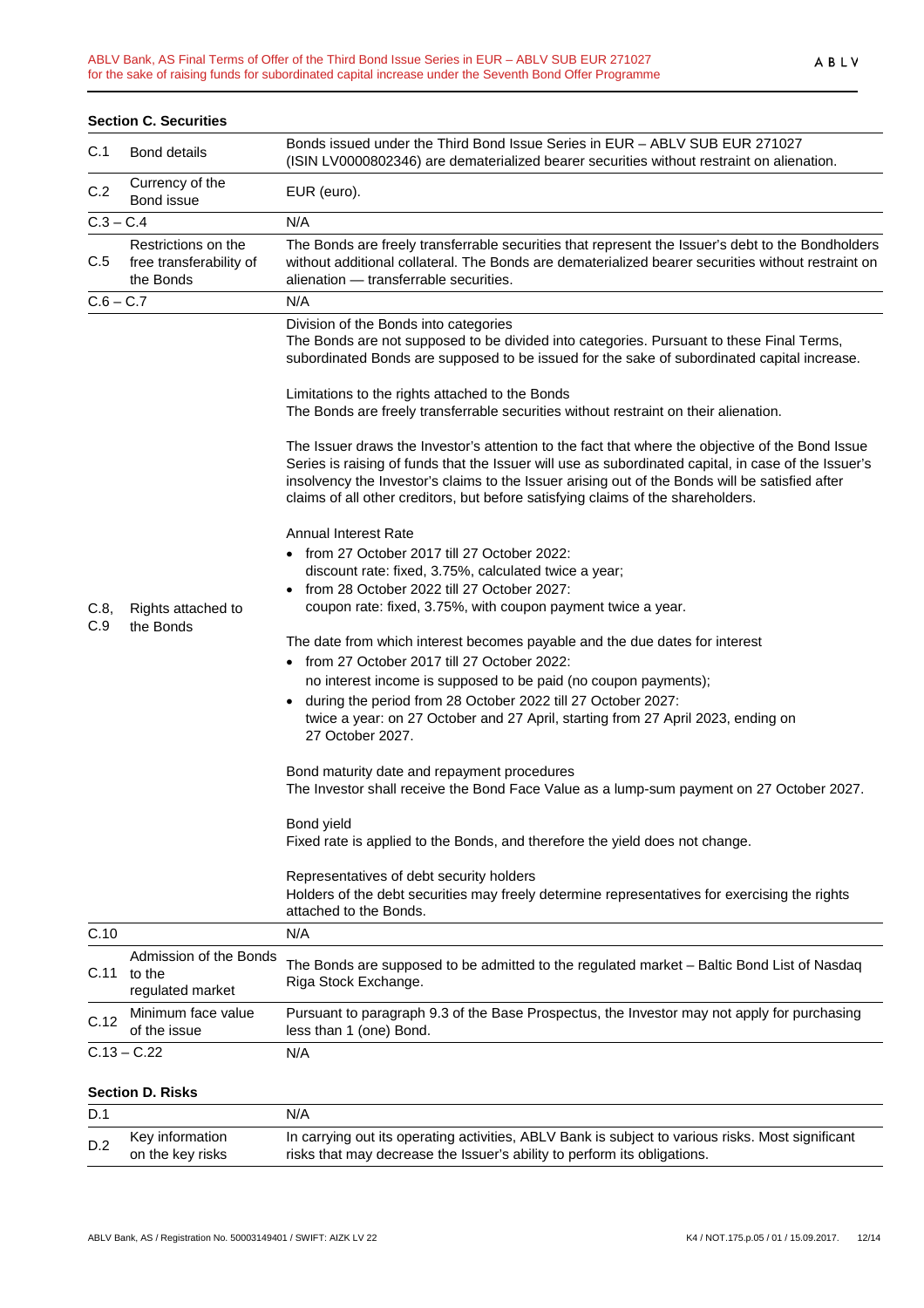|              |                                                   |     | 1. Credit risk<br>Credit risk is exposure to potential losses in case of ABLV Bank counterparty or debtor<br>being unable to pay the contractual obligations to ABLV Bank.                                                                                                                                                                                                                                                                                                                          |  |  |
|--------------|---------------------------------------------------|-----|-----------------------------------------------------------------------------------------------------------------------------------------------------------------------------------------------------------------------------------------------------------------------------------------------------------------------------------------------------------------------------------------------------------------------------------------------------------------------------------------------------|--|--|
|              |                                                   |     | 2. Liquidity risk<br>Liquidity is ABLV Bank ability to maintain or ensure sufficient cash flow to meet the<br>expected (everyday) or sudden (critical) need for the same in order to provide financing<br>for asset growth or discharge the financial obligations in a due time. This means the ability<br>to turn assets into cash with minimal loss or ensure reasonably priced credit facilities.                                                                                                |  |  |
|              |                                                   |     | 3. Currency exchange rate fluctuation risk<br>ABLV Bank is exposed to negative effects of fluctuations in the foreign currency<br>exchange rates on its financial position and cash flow.                                                                                                                                                                                                                                                                                                           |  |  |
|              |                                                   |     | 4. Interest rate risk<br>Interest rate risk represents the adverse effect of the market interest rate fluctuations on<br>ABLV Bank financial position.                                                                                                                                                                                                                                                                                                                                              |  |  |
|              |                                                   | 5.  | Non-financial risks<br>During the course of its operations, ABLV Bank encounters also non-financial risks<br>(including operational risk, reputational risk, etc.) with exposure to sudden loss. The<br>cause of such risks may be, for instance, clerical errors or fraud, break-downs in<br>information systems, insufficient internal control and procedures, etc.                                                                                                                               |  |  |
|              |                                                   |     | 6. Competition risk<br>As at the end of 2016, 86% of total deposits with ABLV Bank were the deposits placed by<br>foreign clients. Consequently, operations of the Issuer are only partly subject to<br>competition risk in the local market.                                                                                                                                                                                                                                                       |  |  |
|              |                                                   |     | 7. Legal risk (incl. tax)<br>The risk related to amendments in laws, regulations, and other legal acts, or to<br>implementation of new legal acts, which may result in reorientation of the Issuer's<br>activities or abandonment of particular lines of the Issuer's financial activities. This may<br>have consequent negative impact on the Issuer's earning capacity and stability.                                                                                                             |  |  |
|              |                                                   |     | Risk factors associated with the Bond issue:                                                                                                                                                                                                                                                                                                                                                                                                                                                        |  |  |
|              |                                                   |     | 1. Liquidity risk<br>Listing of the Bonds in the Stock Exchange Nasdaq Riga Bond List does not guarantee<br>liquidity of the Bonds, and therefore the Investor should assess potential risk of limited<br>possibilities of selling the Bonds in the secondary market due to insufficient interest of<br>other market players. If there is no sufficient interest in the secondary market (liquidity<br>shortfall), it may be difficult for the Investor to sell the Bonds at adequate market price. |  |  |
| D.3          | Information on the risks<br>specific to the Bonds | 2.  | Price risk<br>Price of the Bonds in the secondary market may fluctuate in accordance with the<br>Investors' interest, which can be affected by macroeconomic processes, events<br>concerning one or several Investors, and also, inter alia, events concerning the Issuer.<br>The Investors' opportunities of gaining profit may vary accordingly from time to time.                                                                                                                                |  |  |
|              |                                                   | 3.  | Legal risk (incl. tax)<br>The risk related to amendments in legislation, regulations and other legal acts, or to<br>implementation of new legal acts, which may cause additional expenses or reduce return<br>on investment. This risk also covers possible changes in applicable tax assessment and<br>withholding procedures.                                                                                                                                                                     |  |  |
| $D.4 - D.6$  |                                                   | N/A |                                                                                                                                                                                                                                                                                                                                                                                                                                                                                                     |  |  |
|              | <b>Section E. Offer</b>                           |     |                                                                                                                                                                                                                                                                                                                                                                                                                                                                                                     |  |  |
| $E.1 - E.2a$ |                                                   | N/A |                                                                                                                                                                                                                                                                                                                                                                                                                                                                                                     |  |  |
|              | Reasons for the<br>Bond offer                     |     | Objective of offering the Bond Issue Series shall be raising of funds and increase of the<br>ABLV-Bank subordinated capital.                                                                                                                                                                                                                                                                                                                                                                        |  |  |
| E.2b         |                                                   |     | The Issuer informs the Investor that in case of the Issuer's insolvency the Investor's claims to<br>the Issuer arising out of the Bonds will be satisfied after claims of all other creditors, but before<br>satisfying claims of the shareholders.                                                                                                                                                                                                                                                 |  |  |